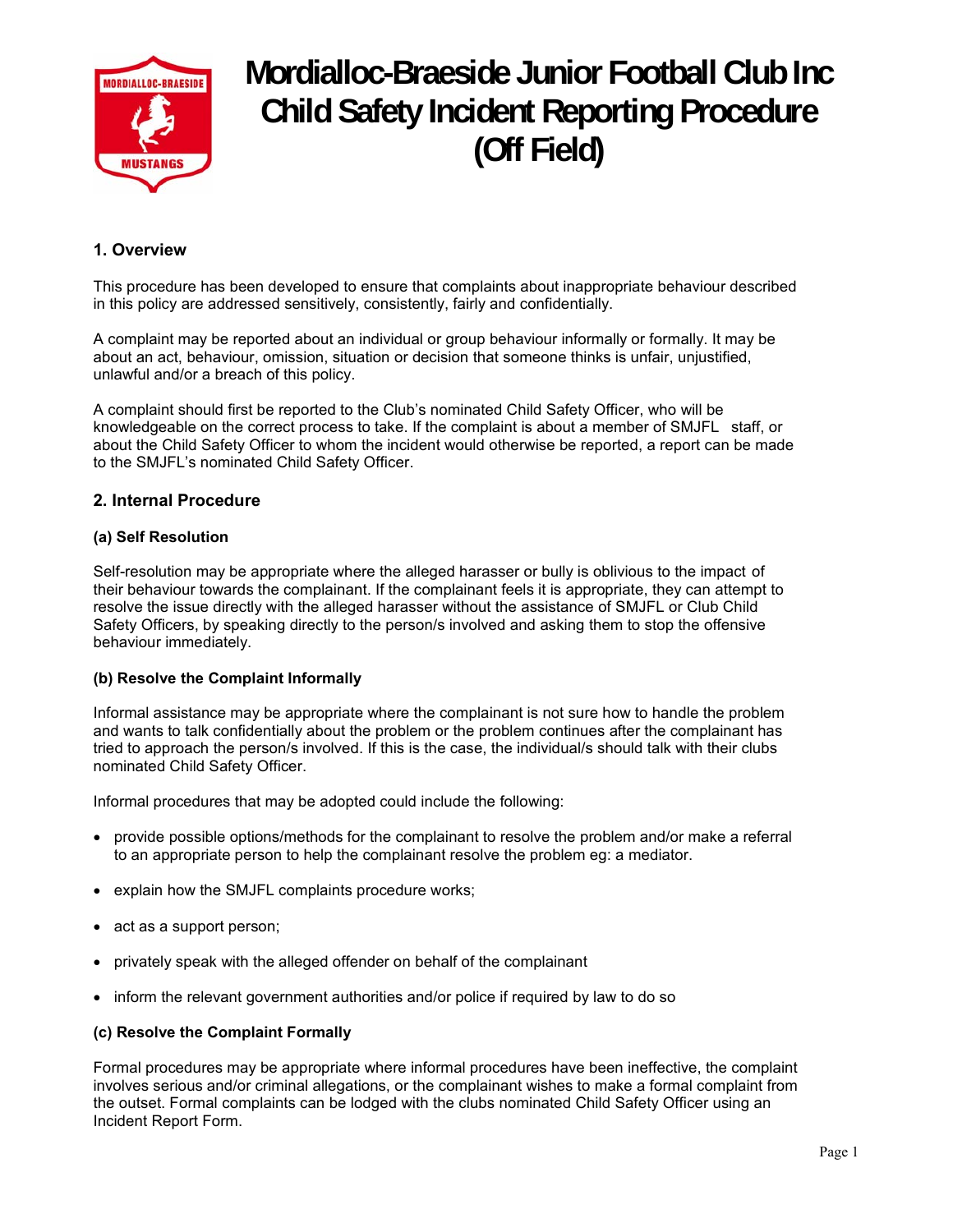If the complaint is about an SMJFL staff member or the Child Safety Officer to whom the incident would normally be reported, a report can be made to the SMJFL Child Safety Officer. If the club Child Safety Officer is unsure how to proceed, they can escalate the matter to the SMJFL Child Safety Officer.

Both parties involved in a formal complaint have several rights and responsibilities which are detailed below:

| <b>Complainant's Rights</b>                                                                                     | <b>Respondent's Rights</b>                                                                          |
|-----------------------------------------------------------------------------------------------------------------|-----------------------------------------------------------------------------------------------------|
| • Have the complaint investigated and if<br>necessary conciliated<br>• Have support/representation if requested | • Have natural justice<br>• Not be discriminated against<br>. Not be dismissed unfairly, harshly or |
| • Express views and opinions without intimidation<br>from others                                                | unreasonably<br>• Privacy                                                                           |
| • Discontinue a complaint                                                                                       | • Have support/representation if requested                                                          |
| • Have the situations remedied                                                                                  | • Not be defamed                                                                                    |
| $\bullet$ Privacy                                                                                               | • Not be the subject of unfounded                                                                   |

A formal procedure will be followed as appropriate for each individual complaint which may include one or more of the following steps:

- document full information from the complainant about the complaint and how they want it resolved;
- put the information received from the complainant to the person/people that the complaint is about and ask them to provide their side of the story;
- decide whether enough information has been obtained to determine whether the matter alleged in the complaint did or didn't happen; and/or
- determine what, if any, further action to take. This action may include appointing a person to investigate the complaint, referring the complaint to an informal or a formal mediation session and/or referring the complaint to the police or other appropriate authority.

#### **NB: Where a complaint relates to an allegation of child abuse the matter will immediately be referred to the police or relevant state government authority (see below).**

More detailed information on conducting internal investigations can be found at www.ausport.gov.au/ethics/policy.asp

#### **(d) Appeal Process**

If the internal complaints processes set out in this Policy do not achieve a satisfactory resolution/outcome, or if the complainant believes it would be impossible to get an impartial resolution within the Club or the SMJFL, an external agency such as The Equal Opportunity Commission may be contacted to assist with a resolution.

## **3. External Procedure**

There may be a range of external options available depending on the nature of the complaint. In the case of harassment or discrimination advice can be sought from the State or Territory Equal Opportunity Commission without being obliged to make a formal complaint. In the case of more serious breaches such as child abuse, the police or relevant state government department responsible for issues of child welfare should be notified.